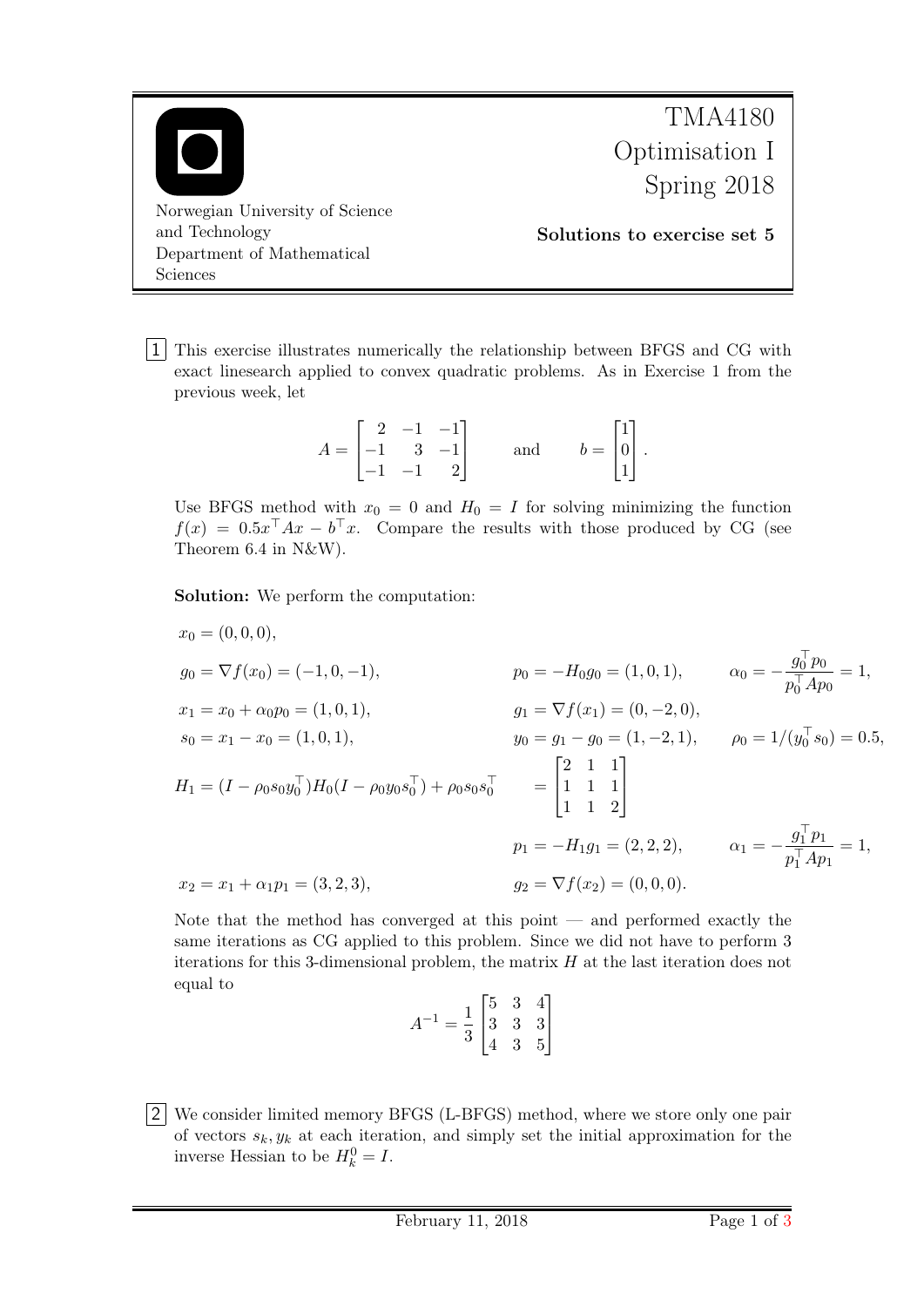Show that this method with exact linesearch is equivalent with Hestenes–Stiefel nonlinear CG method (cf. N&W, p. 123) with exact linesearch.

Solution: The two linesearch methods in question (with the same/exact linesearch) will be equivalent if we can show that the search directions at each iteration are equivalent.

Since we use exact linesearch we have the relation

$$
g_{k+1}^{\top} p_k = \nabla f(x_{k+1})^{\top} p_k = \nabla f(x_k + \alpha_k p_k)^{\top} p_k = \frac{d}{d\alpha} f(x_k + \alpha p_k)|_{\alpha = \alpha_k} = 0,
$$

owing to the first-order necessary optimality conditions. As a consequence, at each iteration we have the equality  $s_k^{\top} g_{k+1} = (x_{k+1} - x_k)^{\top} g_{k+1} = \alpha_k p_k^{\top} g_{k+1} = 0$ . Therefore we can write

$$
p_{k+1} = -H_{k+1}g_{k+1} = -[(I - \rho_k s_k y_k^\top)H_k^0 (I - \rho_k y_k s_k^\top) + \rho_k s_k s_k^\top]g_{k+1}
$$
  
= 
$$
-(I - \rho_k s_k y_k^\top)g_{k+1} = -g_{k+1} + \frac{(g_{k+1} - g_k)^\top g_{k+1}}{(g_{k+1} - g_k)^\top \alpha_k p_k} \alpha_k p_k = -g_{k+1} + \beta_{k+1}^{\text{HS}} p_k,
$$

exactly as claimed.

- 3 Some analysis of Nedler–Mead method is deferred to the exercises in Nocedal & Wright.
	- a) Exercise 9.11: show that the average function value at the Nedler–Mead simplex points will decrease over one step if any of the points  $\tilde{x}(-1), \tilde{x}(-2), \tilde{x}(-1/2)$ ,  $\tilde{x}(1/2)$  are adopted as a replacement for  $x_{n+1}$ .

**Solution:** Note that  $\tilde{x}(-1)$  is accepted when either  $f_{-1} < f(x_n) \leq f(x_{n+1})$  or  $f_{-1} < f(x_1) \leq f(x_{n+1}).$ 

 $\tilde{x}(-2)$  is accepted when  $f_{-2} < f_{-1} < f(x_1) \le f(x_{n+1})$ .

 $\tilde{x}(-1/2)$  is accepted when  $f_{-1/2} \leq f_{-1} < f(x_{n+1})$ .

Finally,  $\tilde{x}(1/2)$  is accepted when  $f_{1/2} < f(x_{n+1})$ .

Therefore, in all cases the function value at the new point is strictly smaller than  $f(x_{n+1})$ , and the average value over the simplex vertices (all other points being the same) will improve.

b) Exercise 9.12: show that if f is a convex function, the shrinkage step in the Nedler–Mead simplex method will not increase the average function value over the simplex. Show that unless  $f(x_1) = f(x_2) = \cdots = f(x_{n+1})$ , the average value will in fact decrease.

**Solution:** Note that in the shrinkage step we replace  $x_i$  with  $\hat{x}_i = (x_1 + x_i)/2$ ,  $i = 2, \ldots, n + 1$ . As a result of convexity,  $f(\hat{x}_i) \leq [f(x_1) + f(x_i)]/2 \leq f(x_i)$ ,  $i = 2, \ldots, n + 1$ , where the latter inequality is owing to the fact that  $f(x_1)$  is the smallest function value over the simplex vertices.

Therefore the average over the simplex vertices cannot increase. Furthermore, unless all function values over the simplex points are the same, at least one of these inequalities is going to be strict.